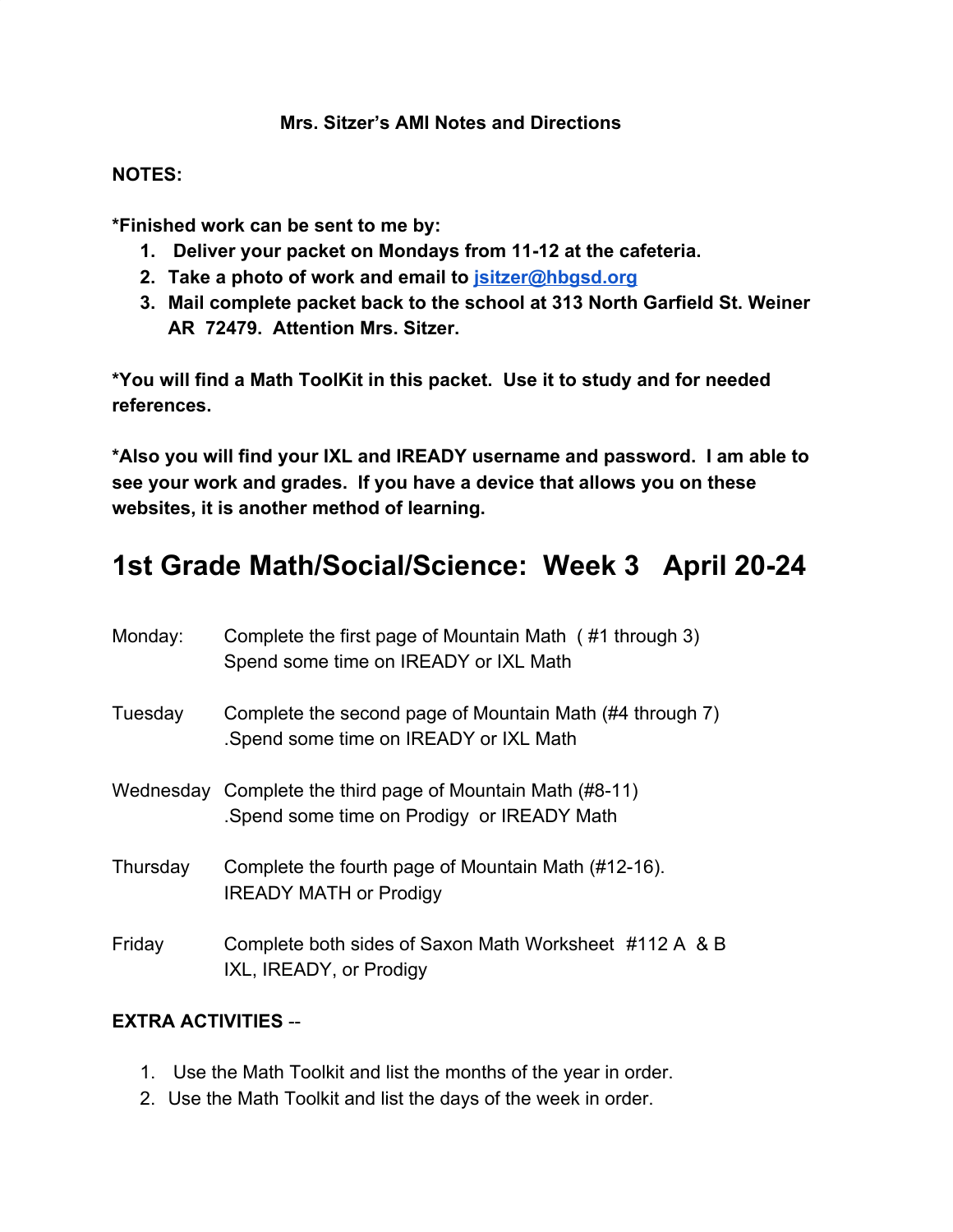### **Mrs. Sitzer's AMI Notes and Directions**

### **NOTES:**

**\*Finished work can be sent to me by:**

- **4. Deliver your packet on Mondays from 11-12 at the cafeteria.**
- **5. Take a photo of work and email to [jsitzer@hbgsd.org](mailto:jsitzer@hbgsd.org)**
- **6. Mail complete packet back to the school at 313 North Garfield St. Weiner AR 72479. Attention Mrs. Sitzer.**

**\*You will find a Math ToolKit in this packet. Use it to study and for needed references.**

**\*Also you will find your IXL and IREADY username and password. I am able to see your work and grades. If you have a device that allows you on these websites, it is another method of learning.**